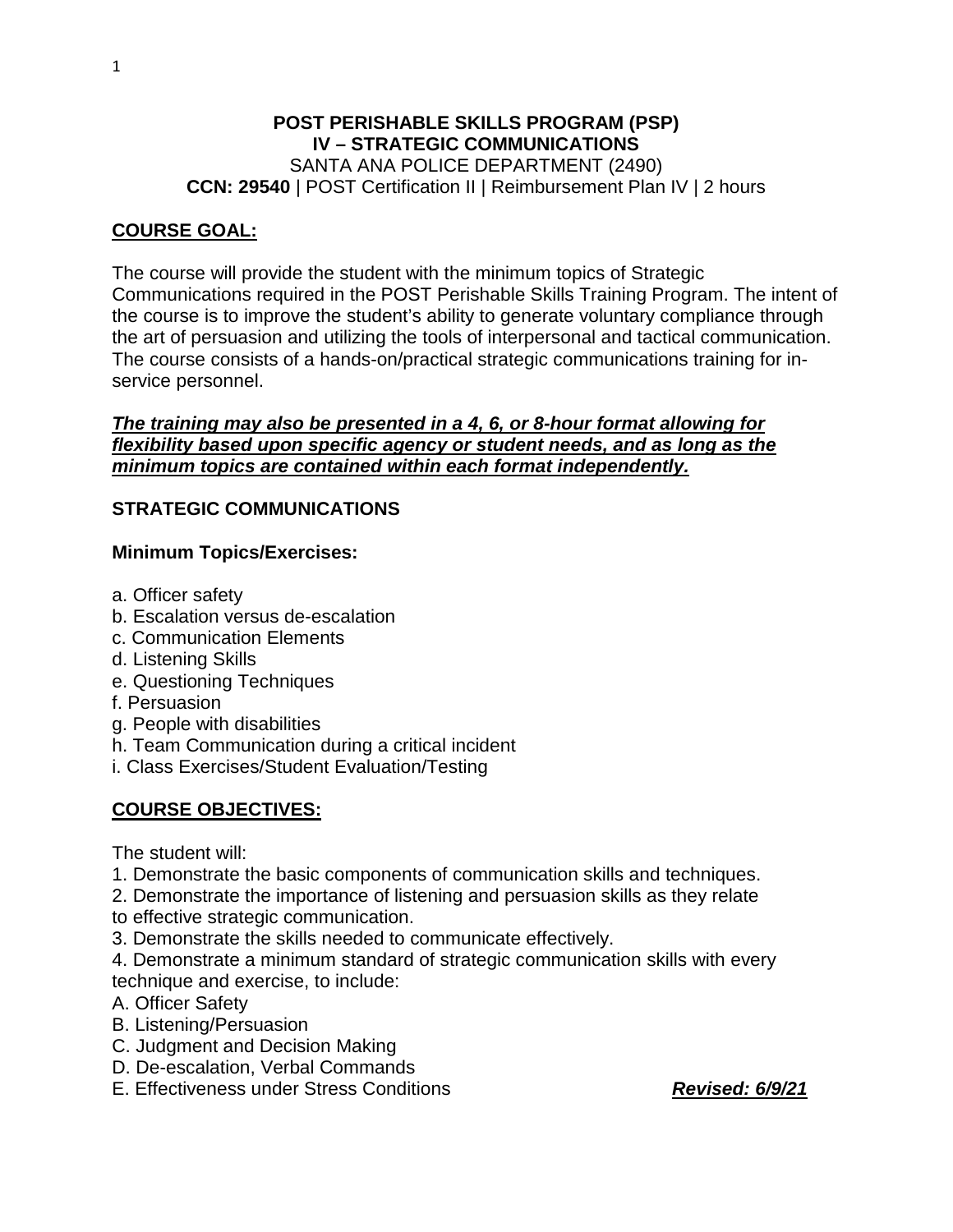# **POST PERISHABLE SKILLS PROGRAM (PSP) IV – STRATEGIC COMMUNICATIONS**

SANTA ANA POLICE DEPARTMENT (2490) **CCN: 29540** | POST Certification II | Reimbursement Plan IV | 2 hours

#### **Minimum standards of performance shall be tested by an instructor observing the student during their performance of each technique and exercise. If the student does not meet minimum standards, as established by the presenter, remediation will be provided until the standard is met.**

# **EXPANDED COURSE OUTLINE**

- I. INTRODUCTION
- A. Course Overview
	- 1. Instructor Introductions
	- 2. Student Introductions
- B. Course Goals and Objectives
	- 1. Safety
	- 2. Enhanced professionalism
	- 3. Decrease in complaints
	- 4. Decrease in liability
	- 5. Lessen personal stress
- II. OFFICER SAFETY **IV (a)**

A. Control the Environment

- 1. Tactical Pause
- 2. Slow down
- 3. Gather Information
- 4. Develop a plan
- 5. Time + Distance = Options
- B. Make Sound Decisions
	- 1. What's important right now?
	- 2. Set priorities
	- 3. Think through your choices
	- 4. Make sound decisions

# III. UNDERSTANDING ESCALATION VERSUS DE-ESCALATION IS AFFECTED BY COMMUNICATION STATEGIES **IV (b)**

A. Professionalism

1. Stay in control of your emotions and keep your ego in check

a. The more the ego is involved, the more difficult the situation

b. The less ego, the more influence *Revised: 6/9/21*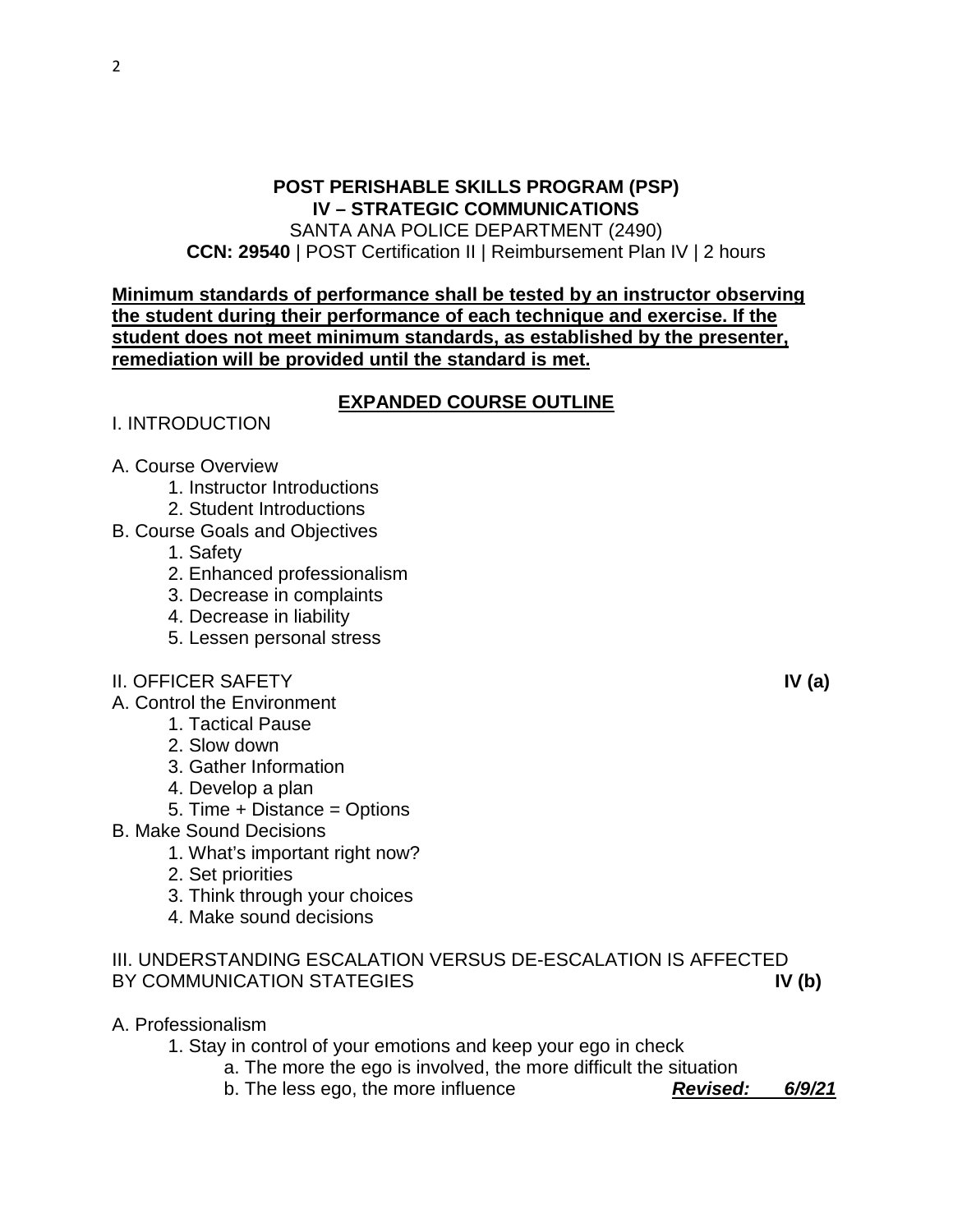# **POST PERISHABLE SKILLS PROGRAM (PSP) IV – STRATEGIC COMMUNICATIONS**

SANTA ANA POLICE DEPARTMENT (2490)

**CCN: 29540** | POST Certification II | Reimbursement Plan IV | 2 hours

- 2. Appropriate Language
	- a. What you say
	- b. How you say it
	- c. How communications
- B. How you treat others
	- 1. Golden Rule Treat others how you want to be treated
	- 2. Platinum Rule Treat others the way they want to be treated
- C. Four Tenets of Procedural Justice
	- 1. Voice
	- 2. Neutrality
	- 3. Respectful treatment
	- 4. Trustworthiness
- IV. COMMUNICATION ELEMENTS **IV (c, d, e)**
- A. Phases of Communication
	- 1. Approach Impact of physicality
	- 2. Greeting Initiating the conversation
	- 3. Engagement Strategies to promote communication
	- 4. Adaptation Being flexible
	- 5. Repair Re-establishing rapport
	- 6. Incident closure How we end a contact today could influence a future contact
- B. Message Delivery
	- 1. Content
	- 2. Tone/Voice
	- 3. Non-Verbal
- C. Active Listening
	- 1. Affirmations
	- 2. Open ended questions
	- 3. Mirroring
	- 4. Paraphrasing
	- 5. Avoiding "You" messages
	- 6. Effective pauses
	- 7. Listen to understand not to respond
- D. Empathy
	- 1. Empathy vs. Sympathy
	- a. Empathy The ability to understand and share the feelings
	- of another
	- b. Sympathy Feelings of sorrow and pity for someone else's
	-

misfortune *Revised: 6/9/2021*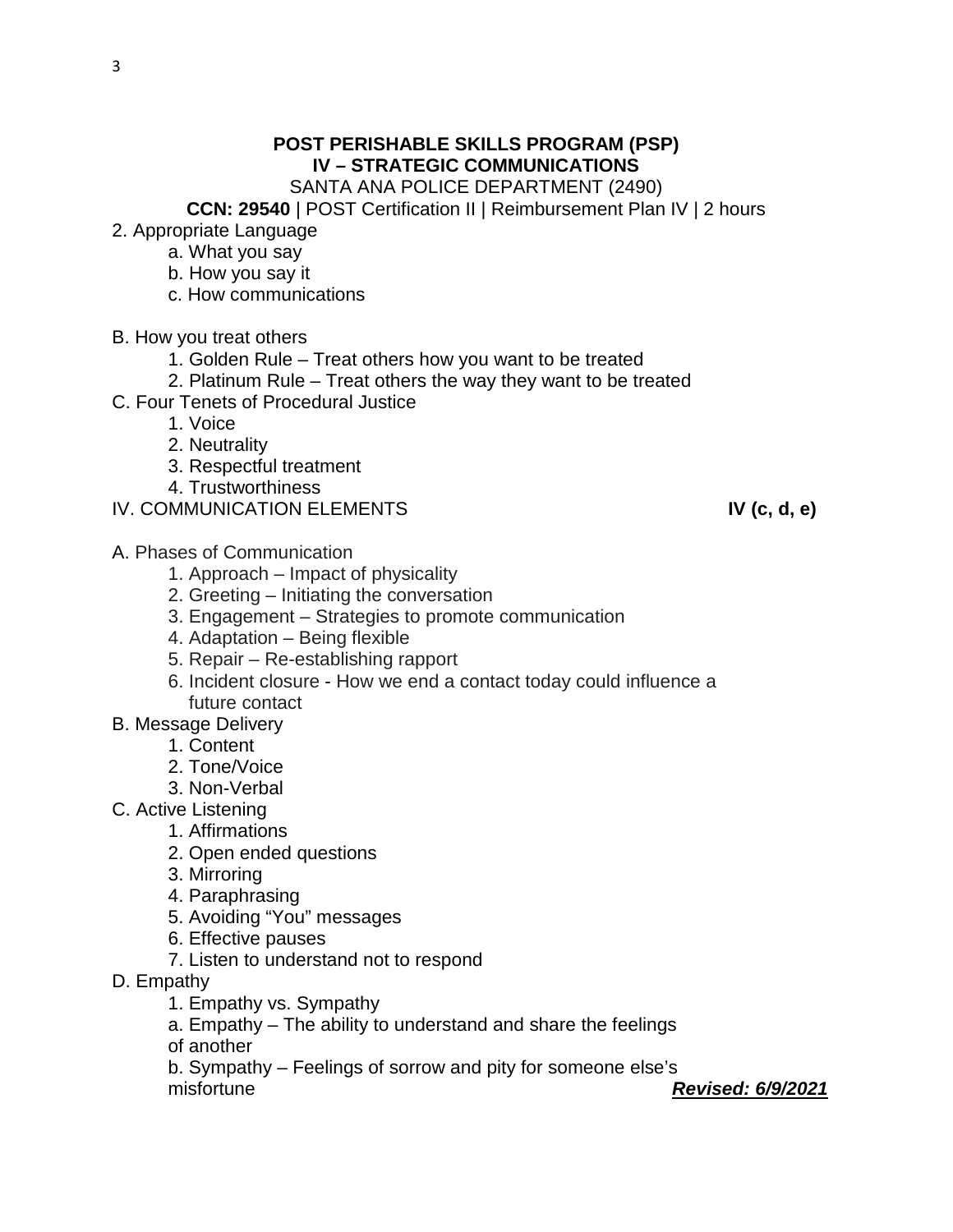# **POST PERISHABLE SKILLS PROGRAM (PSP) IV – STRATEGIC COMMUNICATIONS** SANTA ANA POLICE DEPARTMENT (2490) **CCN: 29540** | POST Certification II | Reimbursement Plan IV | 2 hours

- 2. Establish Rapport
- E. Questioning techniques
	- 1. Intentional closed questions
	- 2. Open ended questions
	- 3. Question Types
		- a. Fact Finding
		- b. Leading
		- c. Opinion Seeking
- F. Persuasion **IV (f)**
	- 1. Rational appeal
	- 2. Personal appeal
	- 3. Ethical appeal

### V. PEOPLE WITH DISABILITIES **IV (g)**

- A. Individuals with physical, mental health, developmental, or intellectual disabilities may have difficulty communicating, understanding, or complying with commands from peace officers.
	- 1. State Law
	- 2. Agency Policy

#### B. Recognize appropriate methods of communication with people experiencing:

- 1. Mental Illness
- 2. Substance Use Disorders
- 3. Intellectual Disabilities
- 4. Physical Disabilities
- 5. Emotional Distress
- C. Potential Strategies
	- 1. Pace
	- 2. Tone/Voice
	- 3. Reduce distractions
	- 4. Content
	- 5. Non-Verbal
- D. Special Relationships/Community Caretaking
	- 1. State Law
	-